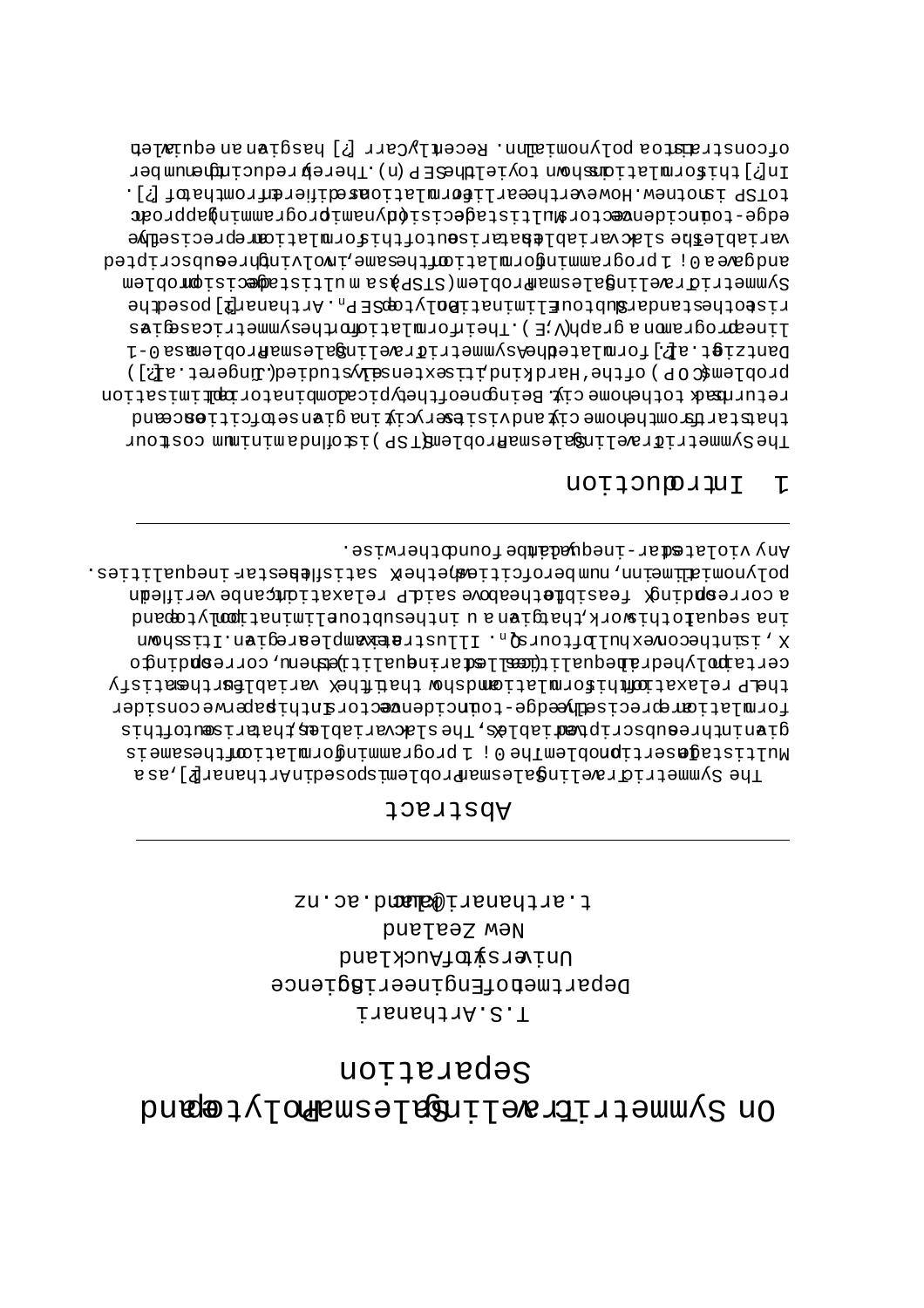Inthigorycouptions and the production of the form of the production of the production of  $\alpha$ cyclehrinkelaxaticmonceptuaEameasmultistagesertidn. inpolynomialine previdenta dall'anno in tequalition charge di terre relaxationilegyclehrink, cheffrager, Healscahiselaxationeparate

furthemeseamcegardimpecomplexychiesuggestemproac. gotiosithedrational dependence to the product product people ion thenu 2 Q<sub>n</sub>. Illustratamplestegian. The concludinations notion that/alphart is not a hele with the princip setter - ineducing the setter setter pus Xasizaredua idad monazii buabenlabiai Laupeni-ist2. 1918 studacesegale.aboremudrelatedacesectiongiasthemainresulbathis formæn important olinthesubsequementionMithhthieversetion 3 maximal'ow through nework eminenlystudiehy Fordand Fulkrson?], areexplainedection.ldealwithM I formlationThe problemoffInding u 2 SEP<sub>n</sub> isinthestrog polytogo<sub>n</sub>. Insectionizationism and the constraints and

#### Relions& Preliminaries  $\overline{C}$

 $K_n = (V_n \times K_n)$  denot $\#$ benomplet $\#Y$ enom nertices.  $E_n = E(\texttt{i} \cdot \texttt{j})$   $E_n$  is  $V_n$  is  $\texttt{Def}$  be thesetofedges  $W$  e alsocll had  $\texttt{Def}$ Letn be an integer n,  $S$ . Let $V_n = f_1:...$ ng be thesetofvertes. Let

 $\left( \right)$ эләцм ford. Hora subsel & E  $_n$  we write hechanger revers the  $\mathbb{P}_N$   $\mathbb{X}_n$   $\mathbb{Z}_n$ We denote headling  $\mathbb{R}^n$  by end  $\mathbb{R}^n$  by example  $\mathbb{R}^n$  in  $\mathbb{R}^n$  by example  $\mathbb{R}^n$  and  $\mathbb{R}^n$  in  $\mathbb{R}^n$  in  $\mathbb{R}^n$  in  $\mathbb{R}^n$  in  $\mathbb{R}^n$  in  $\mathbb{R}^n$  in  $\mathbb{R}^n$  in  $\mathbb{R}^n$  in

$$
xF (e) = \begin{cases} 0 & \text{otherwise} \\ 1 & \text{if } S \end{cases}
$$

гля и транстана в де и т then E $\sum_{x} R_{\max}$  and  $\sum_{x} R_{\max}$  and  $\sum_{x} R_{\max}$  and  $\sum_{x} R_{\max}$  and  $\sum_{x} R_{\max}$ Attimes, we denot the characteris detack  $F$ . If  $F$  is  $E_x$  is  $E_x$ ,  $x \cdot n$ ,  $n \cdot n$ 

 $\exists$  ajinw  $\forall$  % diagona stol, (H;V) =  $\exists$ ndar $\exists$  snari $\exists$ : p $V \leq \pi_n$  a LetG =  $(N \cdot E)$  be a subgraph  $E_{\text{A}}$ , thatis  $V_{\text{A}}$  &  $V_{\text{A}}$  and  $E$  & f(i j) 2

 $EG \Sigma$   $Q$   $I$   $I$   $E$   $I$   $I$   $I$   $I$   $I$   $I$   $I$   $I$   $S$   $S$   $I$   $I$ 

:  $\text{S} \text{u} \Lambda = \text{S} \text{u} \bar{\mu}$  and the discreptional states  $\Lambda$ Letforany subseß ofverticesty, -(S) denotahesetofedgesinE with

Wesly laster the sequency in the figure  $x = x$ :

 $\Lambda$  j! couring: Givenus R  $_{\mathbb{F}}$   $_{\mathbb{F}}$  R  $_{\mathbb{F}}$  R  $_{\mathbb{F}}$  R  $_{\mathbb{F}}$  A  $_{\mathbb{F}}$  A  $_{\mathbb{F}}$ connecteandead vertexasdegre2. Wealswalsua a hamiltoniaycla si  $\phi$ idw  $\theta$ idqeigdus æi (H:V) =  $\theta$  iO i (Ujignelio,  $\theta$ nielovalqmis sio A subseff of Isallem Humian propried , incase itishedgeset

$$
m(\underline{H}) = \sum_{x \in \underline{X}} m(\theta) = \sum_{x \in \underline{X}} m(\theta) : \theta \in \underline{X}
$$

LetQ<sub>n</sub> denot the yemmetrid ravelingslesmanolyt @prPST ,givnby

$$
\delta^u = \text{conv}(H)
$$

where denotes and a finition in the seak norm in the section of the sense in the sense in the sense in the sense in the sense in the sense in the sense in the sense in the sense in the sense in the sense in the sense in th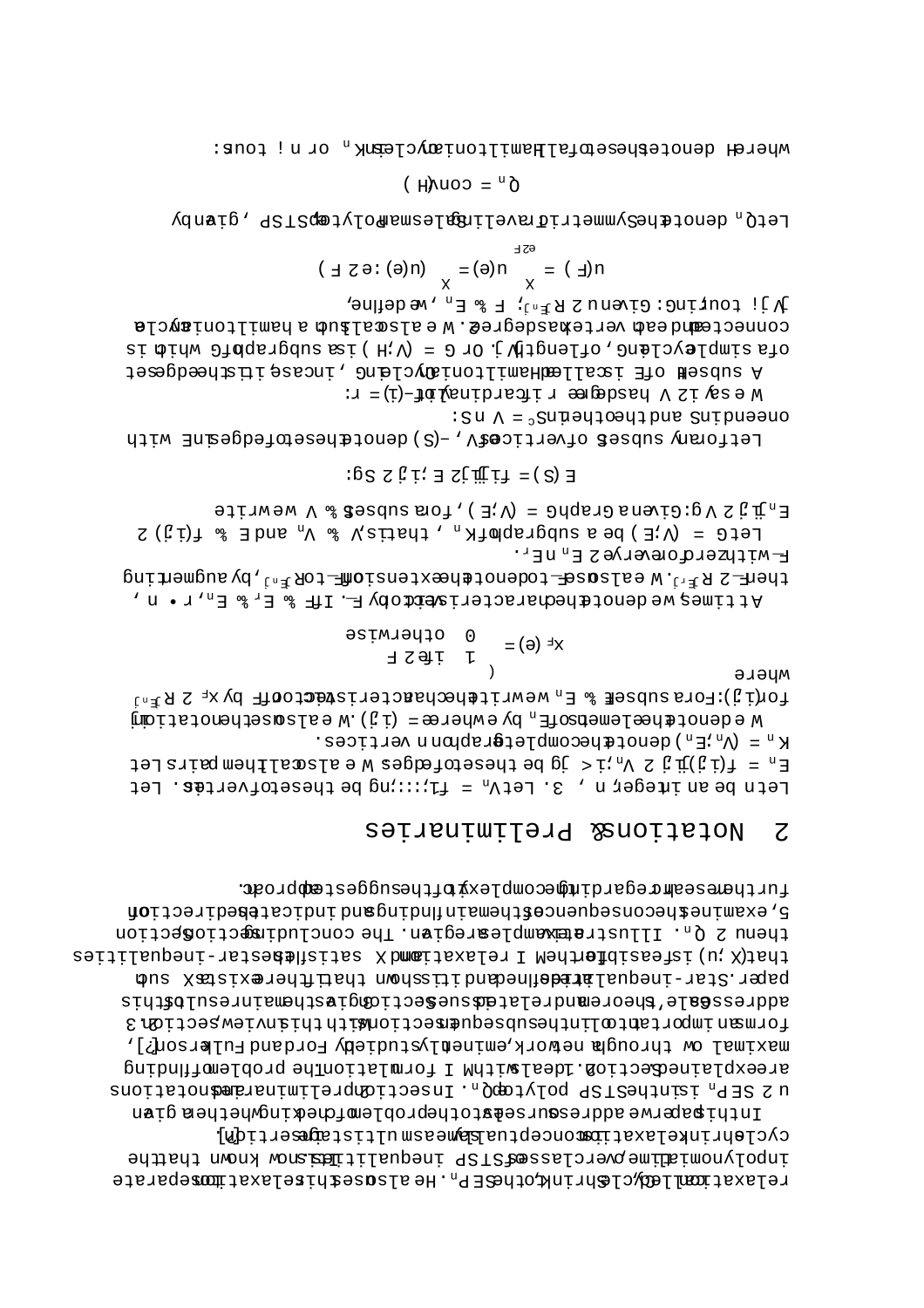### 2.1 NI Formulation

- insertibarmlation I formlationshort;

```
WehavethefolwongformlationCom[?], whith will be called healticlage
                                                              Letu 2 R ^{\text{in}} J be defined coread e 2 E<sub>n</sub>.
\mathfrak{u} in \mathfrak{g} . Tet \mathfrak{g} denotathexector \mathfrak{g}^{\mathfrak{g}} is \mathfrak{g} if \mathfrak{g} is \mathfrak{g} if \mathfrak{g} is \mathfrak{g} if \mathfrak{g} if \mathfrak{g} is \mathfrak{g} if \mathfrak{g} if \mathfrak{g} if \mathfrak{g} if \LetC<sub>ijk</sub> = C<sub>ik</sub>+C<sub>jk</sub> i C<sub>ij</sub>whereC isdeflned cread e 2 E<sub>n</sub>, the costruel,
                                                   Herex<sub>k</sub> = (x_{12:k}:::x_{k_1}x_{k_1}): 8k 2 V_n n y_3:
                          LetX denote(x<sub>12A</sub> ;::;\mu_{\text{M}} ) \sum_{i=1}^{\infty} (x<sub>1</sub> ;::;\mu_{\text{M}}) 2 R<sup> &</sup>
                                               Letx<sub>k</sub> (e) be defined<br>8 2 \mathbb{E}_{k_{\hat{1}} \mathbb{1}} and 8k 2 \mathbb{V}_n ny<sub>3</sub>:
                                               Let p_k = k(k_i 1) \neq 2, for x \in V_n: Let \hat{w}_n = \sum_{r=1}^{k_1} p_{k_1} :
```

| (S)               | $! \mathbf{x}^{\mathbf{U}}(t) - \mathbf{x}^{\mathbf{U}}(t) - \mathbf{x}^{\mathbf{U}}(t) = 0$ 86 = $(\mathbf{u}^{\mathbf{U}}) - \mathbf{x}^{\mathbf{U}}(t) - \mathbf{x}^{\mathbf{U}}(t)$ |     |                                                                               |
|-------------------|-----------------------------------------------------------------------------------------------------------------------------------------------------------------------------------------|-----|-------------------------------------------------------------------------------|
| $(\frac{\pi}{2})$ |                                                                                                                                                                                         |     | $I + I = X$<br>xг                                                             |
| $(\epsilon)$      |                                                                                                                                                                                         |     | $K = \frac{1}{4}$<br>$X^{k}(\Theta) + 0^{\Theta} = 18^{\Theta} S E^{3}$<br>xч |
| (7)               | $X^{k}(E^{k!})$ = T 8K Z $\Lambda^{u}$ u $\Lambda^{3}$                                                                                                                                  |     |                                                                               |
|                   |                                                                                                                                                                                         |     | o∏o∯qns                                                                       |
| ( T )             |                                                                                                                                                                                         | GX. | æņwņuņw                                                                       |

 $\mathcal{X}$  3 B  $_{(u)}$  8 U 2 B  $_{(u)}$  5 E 3

Remark: 1

.ebenenta bostoftheinsertionasde. Ofthes**d**æisionær<sup>s er</sup>t**d** bythopjætivennctiompichyiveshetotal iam th<del>ea</del>rli<del>ape</del>ising havean n ; touratchelastageThe ost  $\left( k : 3 \right)$  stages pair on the valiance rime  $\left( k : 1 \right)$  to  $\left( k : 3 \right)$ we havetheunique ; tourgivemyf(12)(13); 23 g: We choseatthe # N I formulatiomodelahefolowingultatagensertionlichent

 $(9)$ 

- 'лŗed + (??) ensuæswith) ; lestrictionix thatachkianserdionexactDyne
- pλnfwoapuek:  $+$  (55) ensidence the endependent  $\arg z$  ): (73)  $\arg z$  (83)  $\arg z$  (13)  $\arg z$  (15)  $\arg z$
- inserti**on**lwhentheyare available. 4 (??) ensuesthated chochestre heims is the condition of the for
- theinsertiomede instagebthoughn ; 3:  $\downarrow$  (33) definest (e) toreachotthegarizatin)  $\downarrow$  (n;  $\downarrow$  in)  $\downarrow$  as  $\uparrow$  in  $\downarrow$  (33)  $\downarrow$
- bytheteriolealutionscherelaxeproblem.  $+$  rejexindering the strictions of  $\sim$  100  $\sim$  100  $\sim$  100  $\sim$  100  $\sim$  100  $\sim$  100  $\sim$  100  $\sim$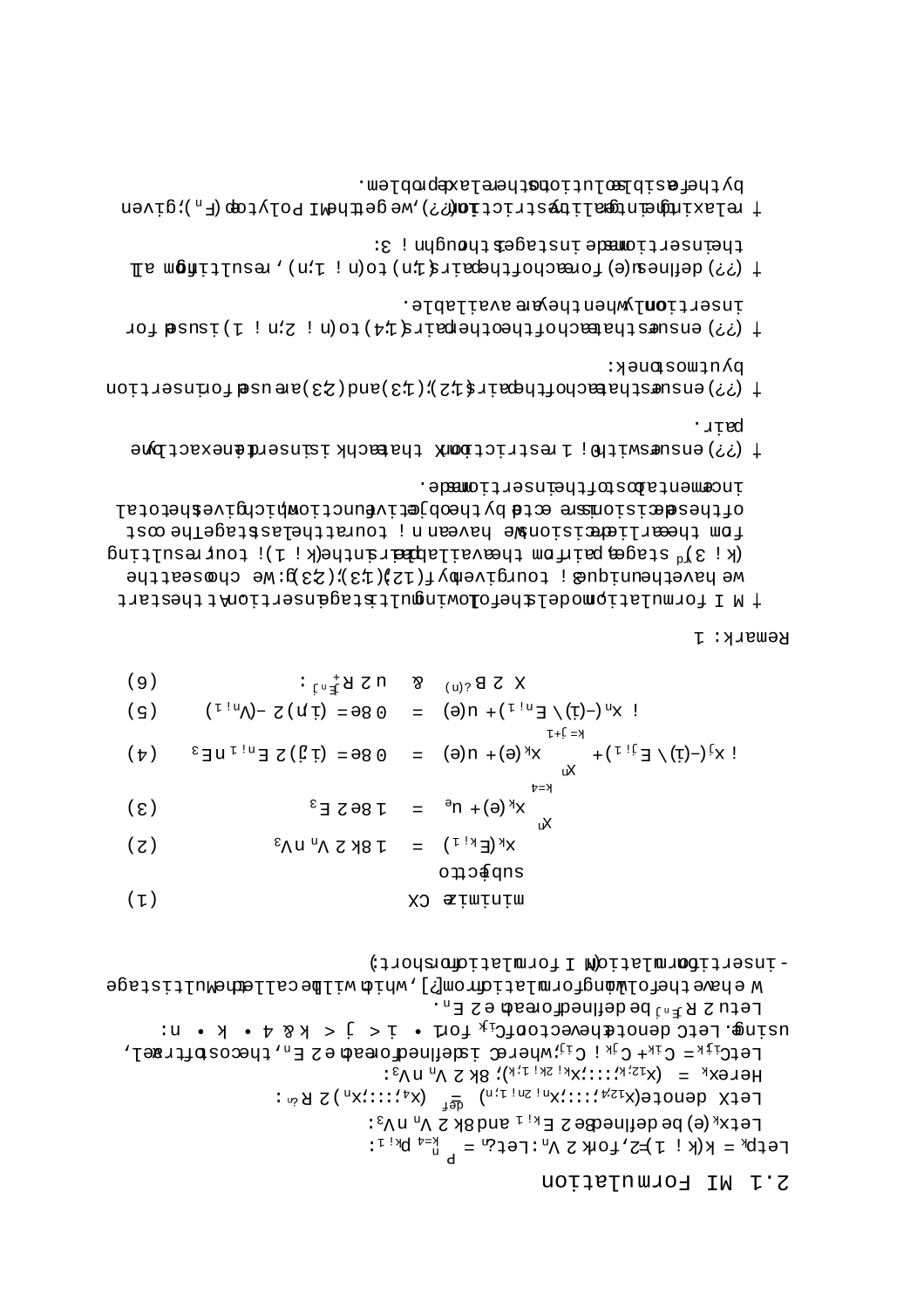Ithasbeenshown thathif romal tiomsequivalent of the D form lation  $\mathfrak n$ is ulation form I M of relaxation the for feasible <sup>n</sup> E 2 e;)e(u the that sense, the feasible had  $F<sub>n</sub>$  and  $g$  is a relatible and  $h$  and  $h$  and  $h$  and  $h$  and  $h$  and  $h$  and  $h$  and  $h$  and  $h$ ariables v universation  $[$  (  $k$   $]$  ).  $[$   $\mathcal{L}$   $]$   $\mathcal{L}$   $[$   $\mathcal{L}$   $]$   $\mathcal{L}$   $[$   $\mathcal{L}$   $]$   $\mathcal{L}$   $[$   $\mathcal{L}$   $]$   $\mathcal{L}$   $[$   $\mathcal{L}$   $]$   $\mathcal{L}$   $[$   $\mathcal{L}$   $]$   $\mathcal{L}$   $[$   $\mathcal{L}$   $]$   $\mathcal{L}$ misiminising to the congressive produce is also to the computation of  $\alpha$ . CX , as can be seen from the definition  $\mathcal{L}$ 

 $I^{\text{ref}}$  is a let  $\mathbb{P}^{\text{ref}}$  of  $\mathbb{P}^{\text{ref}}$  and  $\mathbb{P}^{\text{ref}}$  and  $\mathbb{P}^{\text{ref}}$  and  $\mathbb{P}^{\text{ref}}$  $\texttt{qenv}$  denot $\texttt{qnew}$  is  $\texttt{qnew}$  and  $\texttt{qnew}$  are denote  $\texttt{qnew}$  and  $\texttt{qnew}$  are denoted benote  $\texttt{qnew}$  $\mathbf{u} = \mathbf{u}$  and  $\mathbf{u}$  is  $\mathbf{u}$  is the v  $\mathbf{u}$  a corresponding  $\mathbf{u}_\mathbf{u}$  is  $\mathbf{u}_\mathbf{u}$  a submatrix  $\mathbf{u}_\mathbf{u}$ Mecursive can extra

$$
E^{[p]} = \begin{matrix} \frac{\omega}{B} & 0 & \cdots & T^{[p^{p^1}]^T} \\ \frac{\omega}{B} & \vdots & \vdots & \vdots & \vdots \\ \frac{\omega}{B} & \vdots & \vdots & \vdots & \vdots \\ 0 & \cdots & \vdots & \vdots \\ 0 & 0 & \cdots & 0 & 0 \end{matrix} \quad \begin{matrix} \frac{\omega}{B} & \cdots & \frac{\omega}{B} & \cdots & \frac{\omega}{B} \\ \vdots & \vdots & \ddots & \vdots & \vdots \\ \frac{\omega}{B} & \cdots & \vdots & \vdots \\ 0 & \cdots & \vdots & \vdots \\ 0 & 0 & \cdots & 0 \end{matrix}.
$$

pue

$$
A_{m1} = \begin{bmatrix} 0 & \cdots & 0 & 0 \\ \frac{1}{2} & \cdots & \cdots & 0 & 0 \\ \vdots & \vdots & \ddots & \vdots & \vdots \\ \frac{1}{2} & \cdots & \cdots & \frac{1}{2} & \cdots \\ \frac{1}{2} & \cdots & \cdots & \frac{1}{2} & \cdots \end{bmatrix} \begin{bmatrix} 1 & \cdots & 0 & 0 \\ \vdots & \ddots & \vdots & \vdots \\ \vdots & \ddots & \vdots & \vdots \\ \frac{1}{2} & \cdots & \cdots & \cdots \\ \vdots & \vdots & \ddots & \vdots \\ \frac{1}{2} & \cdots & \cdots & \frac{1}{2} & \cdots \end{bmatrix} \begin{bmatrix} 0 & \cdots & 0 & 0 \\ \vdots & \ddots & \vdots & \vdots \\ \vdots & \ddots & \vdots & \vdots \\ \vdots & \ddots & \vdots & \vdots \\ \vdots & \ddots & \vdots & \vdots \\ \vdots & \ddots & \vdots & \vdots \\ \vdots & \ddots & \vdots & \vdots \\ \vdots & \ddots & \vdots & \vdots \\ \vdots & \ddots & \vdots & \vdots \\ \vdots & \ddots & \vdots & \vdots \\ \vdots & \ddots & \vdots & \vdots \\ \vdots & \ddots & \vdots & \vdots \\ \vdots & \ddots & \vdots & \vdots \\ \vdots & \ddots & \vdots & \vdots \\ \vdots & \ddots & \vdots & \vdots \\ \vdots & \ddots & \vdots & \vdots \\ \vdots & \ddots & \vdots & \vdots \\ \vdots & \ddots & \vdots & \vdots \\ \vdots & \ddots & \vdots & \vdots \\ \vdots & \ddots & \vdots & \vdots \\ \vdots & \ddots & \vdots & \vdots \\ \vdots & \ddots & \vdots & \vdots \\ \vdots & \ddots & \vdots & \vdots \\ \vdots & \ddots & \vdots & \vdots \\ \vdots & \ddots & \vdots & \vdots \\ \vdots & \ddots & \vdots & \vdots \\ \vdots & \ddots & \vdots & \vdots \\ \vdots & \ddots & \vdots & \vdots \\ \vdots & \ddots & \vdots & \vdots \\ \vdots & \ddots & \vdots & \vdots \\ \vdots & \ddots & \vdots & \vdots \\ \vdots & \ddots & \vdots &
$$

where  $\frac{1}{1}$  increase in  $\frac{1}{10}$  in  $\frac{1}{10}$  in the increase is  $\frac{1}{10}$  where  $\frac{1}{10}$ 



 $\mu$ ie Graph of u.

 $\Delta q'$ : <sub>s?</sub> ਖੋ て(て=τ 0 0 0 0 0 ਟ=τ : ट=τ 0 ट≢ ) = <sub>0</sub> х =

Example: 2.1 Considem = 5, theng<sub>4</sub> =  $6$ ip<sub>5</sub> = 10; and  $\dot{c}_n$  = 9: Let X begiven

where X <sup>0</sup> denoteanmes . X of the *x* k satisflemedualidation. I Medio ( a ethe orreshave, We have in the estof the options : - ?? ) is, O:We have,

$$
n_0 = \bigoplus_{\xi_3} \bigoplus_{i=1}^{n_1} \forall x_i \in (0 \text{ if } x = 0 \text{ if } x = 0 \text{ if } x = 0 \text{ if } x = 0 \text{ if } x = 0 \text{ if } x = 0 \text{ if } x = 0 \text{ if } x = 0 \text{ if } x = 0 \text{ if } x = 0 \text{ if } x = 0 \text{ if } x = 0 \text{ if } x = 0 \text{ if } x = 0 \text{ if } x = 0 \text{ if } x = 0 \text{ if } x = 0 \text{ if } x = 0 \text{ if } x = 0 \text{ if } x = 0 \text{ if } x = 0 \text{ if } x = 0 \text{ if } x = 0 \text{ if } x = 0 \text{ if } x = 0 \text{ if } x = 0 \text{ if } x = 0 \text{ if } x = 0 \text{ if } x = 0 \text{ if } x = 0 \text{ if } x = 0 \text{ if } x = 0 \text{ if } x = 0 \text{ if } x = 0 \text{ if } x = 0 \text{ if } x = 0 \text{ if } x = 0 \text{ if } x = 0 \text{ if } x = 0 \text{ if } x = 0 \text{ if } x = 0 \text{ if } x = 0 \text{ if } x = 0 \text{ if } x = 0 \text{ if } x = 0 \text{ if } x = 0 \text{ if } x = 0 \text{ if } x = 0 \text{ if } x = 0 \text{ if } x = 0 \text{ if } x = 0 \text{ if } x = 0 \text{ if } x = 0 \text{ if } x = 0 \text{ if } x = 0 \text{ if } x = 0 \text{ if } x = 0 \text{ if } x = 0 \text{ if } x = 0 \text{ if } x = 0 \text{ if } x = 0 \text{ if } x = 0 \text{ if } x = 0 \text{ if } x = 0 \text{ if } x = 0 \text{ if } x = 0 \text{ if } x = 0 \text{ if } x = 0 \text{ if } x = 0 \text{ if } x = 0 \text{ if } x = 0 \text{ if } x = 0 \text{ if } x = 0 \text{ if } x = 0 \text{ if } x = 0 \text{ if } x = 0 \text{ if } x = 0 \text{ if } x = 0 \text{ if } x = 0 \text{ if } x = 0 \text{
$$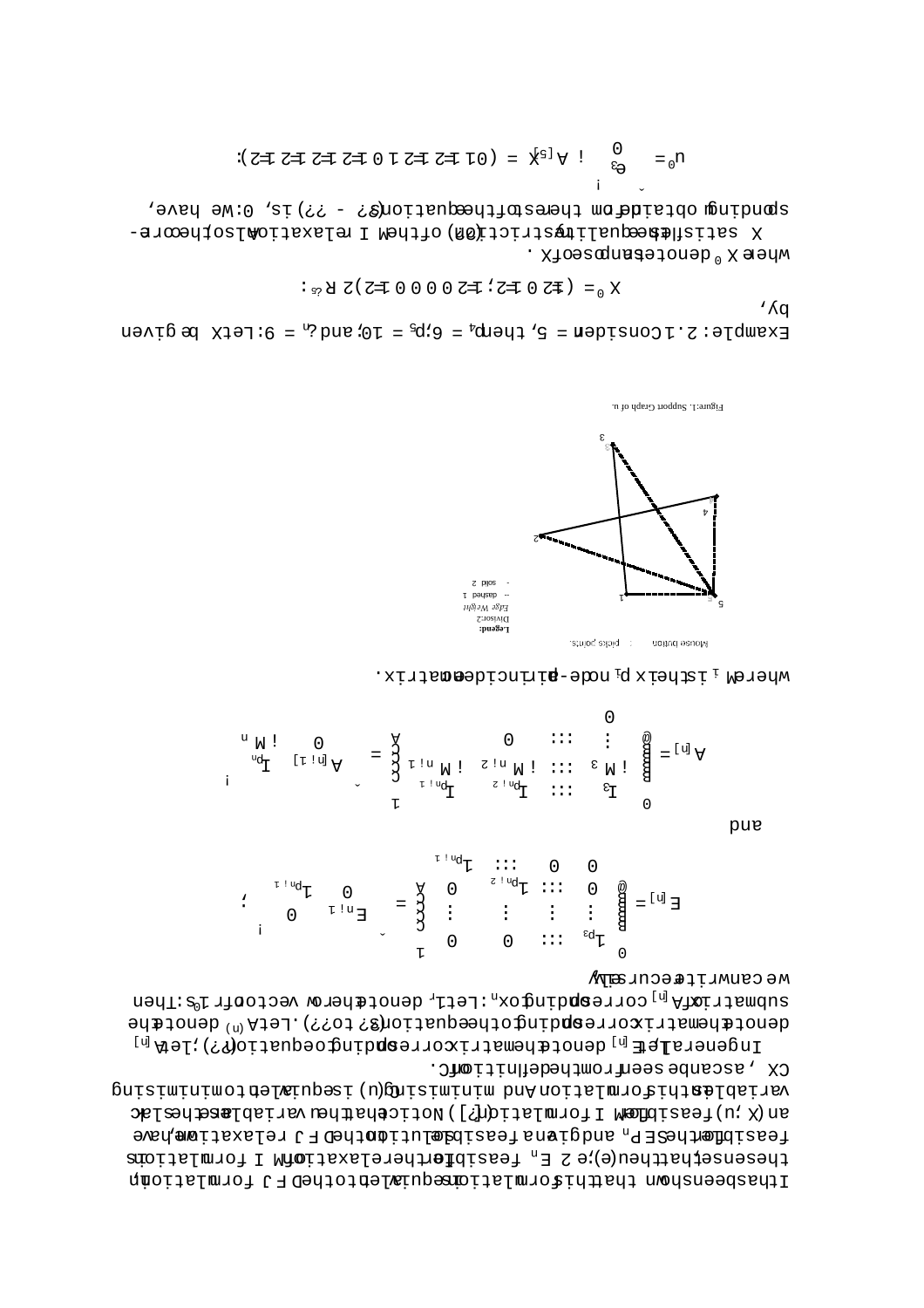∙z&moqt⊺dtq⊺nwu anbbatdsppper nadarbonging T'Mper fheedgeweighter spownstter so (X . and as featbless of the contract repeater in transisting the

#### 2.2 Gale'a9cquirementsand FAT Problem

capacidatoreztowr for: fora subset & D: Forany subset of V we denotery c(Lib) thecumulated a(S) denot the number of an absorpt seen be complex in the defined in Lariy fora givnt, butwedonotexplicitm windependancenthimotatiomet bendfield and  $\lim_{n \to \infty} \frac{1}{n}$  in  $\lim_{n \to \infty} \frac{1}{n}$  in  $\lim_{n \to \infty} \frac{1}{n}$  in  $\lim_{n \to \infty} \frac{1}{n}$  in  $\lim_{n \to \infty} \frac{1}{n}$  in  $\lim_{n \to \infty} \frac{1}{n}$  in  $\lim_{n \to \infty} \frac{1}{n}$  in  $\lim_{n \to \infty} \frac{1}{n}$  in  $\lim_{n \to \infty} \frac{1}{n}$  in negattemungerf<sub>in</sub> calledhe°ow alongarc(fi;fi) 2 A be definedforead arc. ead il 2 D wehaderhademandati givang anonnegatemunder $h$ . Letanon fi 2 0 , we have a nonnegate mumbera<sub>fi</sub> , callednesupplyitis. Similarligr D bedistin**sto**bsetwich isthesetoracem. Isthesetorachead directed can with a nonnegate vapacinum form form in the common and LetN =  $(N \cdot N)$  be an arbitrant rectember throut throde sety, and set of

Arddns Are tencepta feasiblew inthenorksatisity bilogram and horresceeding The folar mordeoremetated and cressasport of enconditional size-

paivlaids 1 ns Theorem 2.1(Gale'auguply& Demand Theorem) 9

**Ji**yInobnai

$$
(\mathbf{6}) \qquad \qquad : \Lambda \, \mathcal{B} \, (\mathbf{7}, \mathbf{7}) \, \bullet \, (\mathbf{8}, \mathbf{7}) \, \mathbf{8} \, \mathbf{7} \, \mathbf{8} \, \mathbf{1} \, \mathbf{1} \, \mathbf{1} \, \mathbf{1} \, \mathbf{1} \, \mathbf{1} \, \mathbf{1} \, \mathbf{1} \, \mathbf{1} \, \mathbf{1} \, \mathbf{1} \, \mathbf{1} \, \mathbf{1} \, \mathbf{1} \, \mathbf{1} \, \mathbf{1} \, \mathbf{1} \, \mathbf{1} \, \mathbf{1} \, \mathbf{1} \, \mathbf{1} \, \mathbf{1} \, \mathbf{1} \, \mathbf{1} \, \mathbf{1} \, \mathbf{1} \, \mathbf{1} \, \mathbf{1} \, \mathbf{1} \, \mathbf{1} \, \mathbf{1} \, \mathbf{1} \, \mathbf{1} \, \mathbf{1} \, \mathbf{1} \, \mathbf{1} \, \mathbf{1} \, \mathbf{1} \, \mathbf{1} \, \mathbf{1} \, \mathbf{1} \, \mathbf{1} \, \mathbf{1} \, \mathbf{1} \, \mathbf{1} \, \mathbf{1} \, \mathbf{1} \, \mathbf{1} \, \mathbf{1} \, \mathbf{1} \, \mathbf{1} \, \mathbf{1} \, \mathbf{1} \, \mathbf{1} \, \mathbf{1} \, \mathbf{1} \, \mathbf{1} \, \mathbf{1} \, \mathbf{1} \, \mathbf{1} \, \mathbf{1} \, \mathbf{1} \, \mathbf{1} \, \mathbf{1} \, \mathbf{1} \, \mathbf{1} \, \mathbf{1} \, \mathbf{1} \, \mathbf{1} \, \mathbf{1} \, \mathbf{1} \, \mathbf{1} \, \mathbf{1} \, \mathbf{1} \, \mathbf{1} \, \mathbf{1} \, \mathbf{1} \, \mathbf{1} \, \mathbf{1} \, \mathbf{1} \, \mathbf{1} \, \mathbf{1} \, \mathbf{1} \, \mathbf{1} \, \mathbf{1}
$$

proptchiancorem.  $\mathbb N$  e shalal Lheabora inequalities  $\mathbb N$ , GaleRequiements See (?) for  $\mathbb N$ 

propTem. offorbiddemcsThefolworgproblemscalledhetorbiddemctransprtation  $\texttt{if} \mathcal{L} = \texttt{if} \mathcal{L} = \texttt{if} \mathcal{L} = \texttt{if} \mathcal{L} = \texttt{if} \mathcal{L} = \texttt{if} \mathcal{L} = \texttt{if} \mathcal{L} = \texttt{if} \mathcal{L} = \texttt{if} \mathcal{L} = \texttt{if} \mathcal{L} = \texttt{if} \mathcal{L} = \texttt{if} \mathcal{L} = \texttt{if} \mathcal{L} = \texttt{if} \mathcal{L} = \texttt{if} \mathcal{L} = \texttt{if} \mathcal{L} = \texttt{if} \mathcal{L}$ Dg; and foreach if  $\Omega$  (iiiii) = (ii) T , end the some if  $\Omega$  is delied S fibra O S it (fi: ii)  $1 = A$  s C ] O = V nedwearbale premediano wone W

 $\frac{1}{4}$  and  $\frac{1}{2}$  (iii)  $\frac{1}{2}$  (iii)  $\frac{1}{2}$  (iii)  $\frac{1}{2}$  and  $\frac{1}{2}$  and  $\frac{1}{2}$  and  $\frac{1}{2}$  and  $\frac{1}{2}$  and  $\frac{1}{2}$  and  $\frac{1}{2}$  and  $\frac{1}{2}$  and  $\frac{1}{2}$  and  $\frac{1}{2}$  and  $\frac{1}{2}$  and  $\frac{1$ - ofhewise  $G^{\text{III}} =$  $(i)$   $\exists$   $S$   $(i); (j)$   $\exists$   $i$  0 FAT problems neworkfeasiby burblemwith: A! R. gianby  $: Q \times W$  =  $\mathbb{R}^H$  :  $\mathbb{R}^H$  =  $\mathbb{R}^H$  =  $\mathbb{R}^H$  =  $\mathbb{R}^H$  :  $\mathbb{R}^H$  =  $\mathbb{R}^H$  =  $\mathbb{R}^H$  =  $\mathbb{R}^H$  =  $\mathbb{R}^H$  =  $\mathbb{R}^H$  =  $\mathbb{R}^H$  =  $\mathbb{R}^H$  =  $\mathbb{R}^H$  =  $\mathbb{R}^H$  =  $\mathbb{R}^H$  =  $\math$ Jah bud The (fi, ii) 80, http:// (H. A.T. **b. D. D. L. A. A. P. A.** 

there morealapacytestrictomhne ow throughthenrcs. capelent Homain and the represence on throndmatcapelongingon and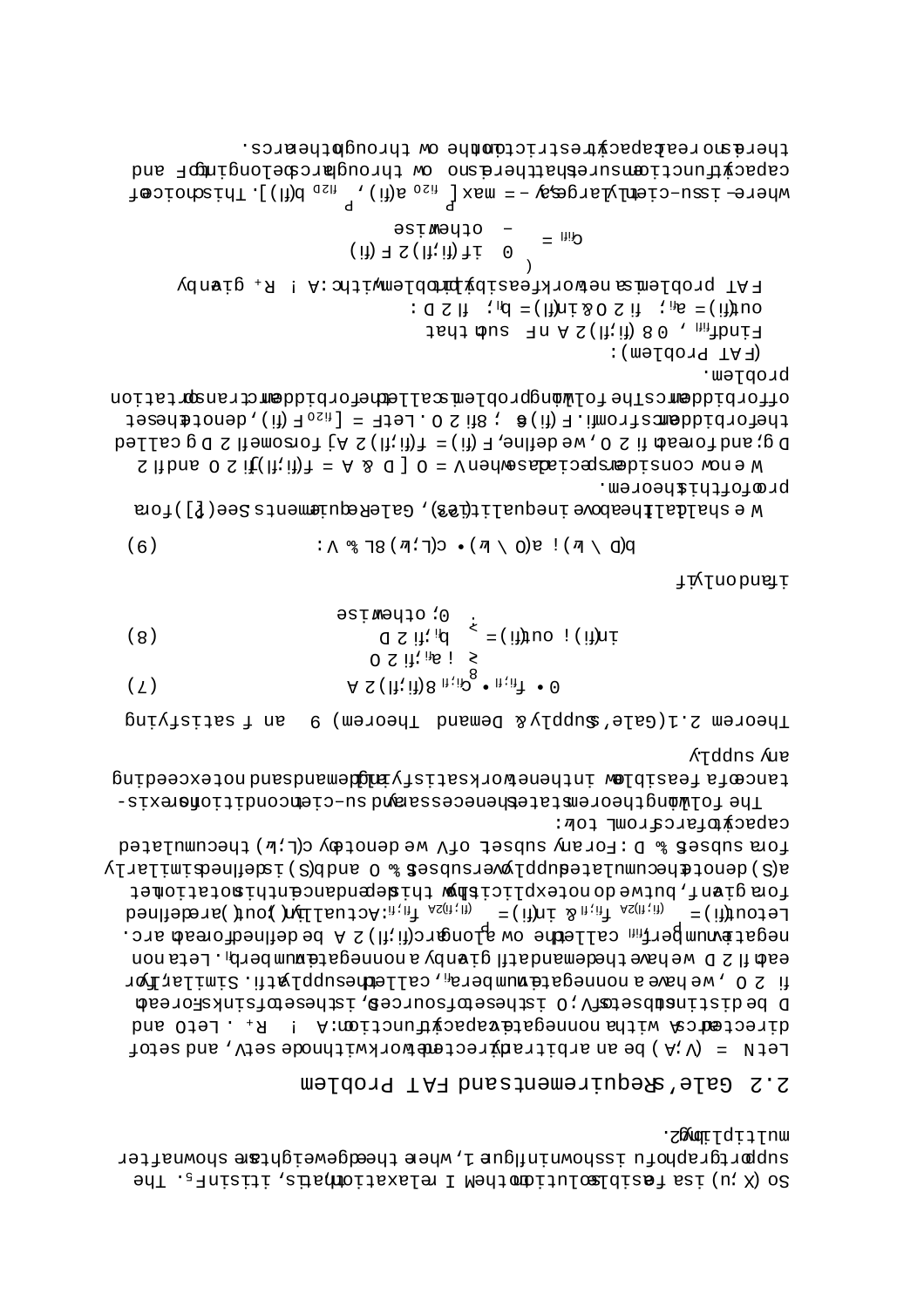$:$   $A$   $H$   $Z$   $(\pm 7, X)$  ,  $R$   $T$   $T$   $T$ whereX istheinegesolutionrrespation (T) isslleanceausedfT: denot  $\Phi$ y D (T), the corresponding fel 2 E<sub>kil</sub> H · l · k su a that  $\Phi$ <sub>i</sub> e l 3. equationabolouring Languer and Artisble and Linis, Forth Su<sub>ni</sub>n, Ne Thiscombe obtained methed Irelaxatimomia k by substituting Afriche  $(X = X)$ ni əbamoizibəbəhlə onsequenpəzmosiqilə baycanab ( $X = X$ ) is  $\max_{\mathbf{A}} \mathbf{B}$  at  $\mathbf{A}$  stagetharts(X = k) =  $(\mathbf{x}_4 \cdot \mathbf{x}_1 \cdot \mathbf{x}_1 \cdot \mathbf{x}_2 \cdot \mathbf{A} \cdot \mathbf{x}_3 \cdot \mathbf{x}_4 \cdot \mathbf{x}_5 \cdot \mathbf{x}_6)$  $\mathbf{w}$  (x  $\mathbf{w}$ ) feasibflem I relaxational  $\mathbf{w}$  is the relational form  $\mathbf{w}$ formlations assumilionially individually and vice assaillable and the sending Wecellbem, as mentionedarlight; tour:Everyintegerolution I LetH<sub>k</sub> denot $\texttt{supdegree}$ banil hamiltonian komik komik, k $\texttt{v}_k$ i komik), fo $\texttt{sup}$ 

Given (X  $:$  u,  $\geq$   $\leq$   $\leq$   $\leq$   $\leq$   $\leq$   $\leq$   $\leq$   $\leq$   $\leq$   $\leq$   $\leq$   $\leq$   $\leq$   $\leq$   $\leq$   $\leq$   $\leq$   $\leq$   $\leq$   $\leq$   $\leq$   $\leq$   $\leq$   $\leq$   $\leq$   $\leq$   $\leq$   $\leq$   $\leq$   $\leq$   $\leq$   $\leq$   $\leq$ 

 $: \mathbb{S} \times \mathbb{Z} \times \mathbb{Z} \times \mathbb{Z} \times \mathbb{Z} \times \mathbb{Z} \times \mathbb{Z} \times \mathbb{Z} \times \mathbb{Z} \times \mathbb{Z} \times \mathbb{Z} \times \mathbb{Z} \times \mathbb{Z} \times \mathbb{Z} \times \mathbb{Z} \times \mathbb{Z} \times \mathbb{Z} \times \mathbb{Z} \times \mathbb{Z} \times \mathbb{Z} \times \mathbb{Z} \times \mathbb{Z} \times \mathbb{Z} \times \mathbb{Z} \times \mathbb{Z} \times \mathbb{Z} \times \mathbb{Z} \times \mathbb$ 

thesemethairsomeredy S: Letm  $_k$  (X ; S = ( S =  $\frac{q}{q}$  =  $\frac{q}{q}$  =  $\frac{q}{q}$  =  $\frac{q}{q}$  =  $\frac{q}{q}$  =  $\frac{q}{q}$  =  $\frac{q}{q}$  =  $\frac{q}{q}$  =  $\frac{q}{q}$  =  $\frac{q}{q}$  =  $\frac{q}{q}$  =  $\frac{q}{q}$  =  $\frac{q}{q}$  =  $\frac{q}{q}$  =  $\frac{q}{q}$  =  $\frac{q}{q}$  =  $\frac{q$ 

Remark: 2

:02 Hasiwied Havijisogai (T; X) <sub>x</sub> mnedd, medd promaenoai Tbns by (X = k) toa T 2 H  $_k$ : IfU  $^{(k+3)}$  us convexpondinational isome k j tous # Looselgaring were the fame and the famount of \veightescle

:  $A_A$  H  $C^0$ T bns T  $\theta^0$ T 8 0 =  $(°T; X)_A$  m , sause , if T sause  $\mu$  same  $\mu$  same  $\mu$  same  $\mu$  same  $\mu$  same  $\mu$  same  $\mu$  $S = \{f : f \in \mathbb{R}^n : f \in \mathbb{R}^n : f \in \mathbb{R}^n : f \in \mathbb{R}^n : f \in \mathbb{R}^n : f \in \mathbb{R}^n : f \in \mathbb{R}^n : f \in \mathbb{R}^n : f \in \mathbb{R}^n : f \in \mathbb{R}^n : f \in \mathbb{R}^n : f \in \mathbb{R}^n : f \in \mathbb{R}^n : f \in \mathbb{R}^n : f \in \mathbb{R}^n : f \in \mathbb{R}^n : f \in \mathbb{R}^n : f \in \mathbb{R}^$ | hetX corespndtoann ; tourthenX isan intervetorandso (X = k)

 $\texttt{P}$  and  $\texttt{P}$  and  $\texttt{P}$  and  $\texttt{P}$  and  $\texttt{P}$  and  $\texttt{P}$  and  $\texttt{P}$  and  $\texttt{P}$  and  $\texttt{P}$ 

 $\Lambda_{(1)} = \left[\mathbb{H}^{\perp} \mathbb{H}^{\perp} \mathbb{K}^{\dagger} \right]$ 

where  $D(T_1) = \theta_1 = T_1 \cdot 2g \cdot D(T_2) = \theta_2 = T_1 \cdot 3g$ , and  $(T_3) = \theta_3 = T_2 \cdot 3g$ .

 $(\mathbf{x}^{I\, \mathbf{X}\nmid \mathbf{X}};\mathbf{X},\mathbf{X},\mathbf{X},\mathbf{X})$ Recal#hatT-standforthedharacteristerorfT and  $x_k$  denoteshevector

 $\cdot$   $\varsigma$  =  $\upsilon$  $\Omega_{(1)}$  is con $\Lambda_{\beta}$  ,  $\Lambda_{\gamma}$  and  $\Lambda_{\gamma}$  is nextremmediated the state  $\Lambda_{\gamma}$  is  $\Lambda_{\gamma}$ Thislemma short thatform we have identicated with the have identicated unit

 $A$  =  $A$ realizijas X11.  $\sigma$  T  $\sigma$  (u; X) nevio 2 Pummer

 $\pi_K(X, Y) \bullet x_{k+1}(T) = \begin{cases} X & \text{if } X \in \mathbb{R}^m \\ Y & \text{if } X \in \mathbb{R}^m \end{cases}$ 

∙§ð z ruəy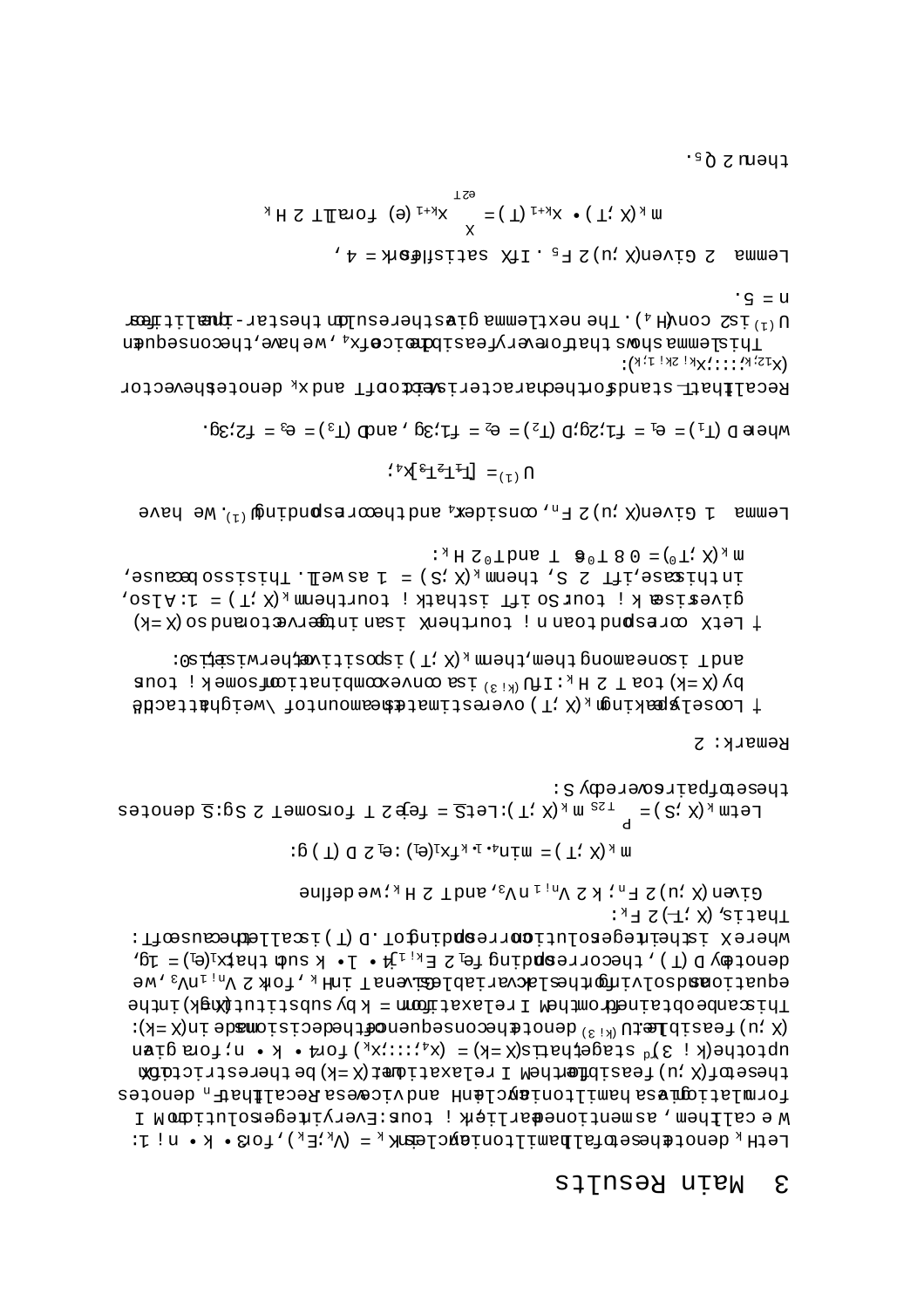:"Õ zßutinsuatoj  $\texttt{M} \circ \texttt{K}$ d $\texttt{M} \circ \texttt{M}$  is a ferma $\texttt{M} \circ \texttt{M}$  is a fermal server  $\texttt{M} \circ \texttt{M} \circ \texttt{M} \circ \texttt{M}$  $\sim$  1  $\rm H$   $\rm v$  is not constructed to the sequence of  $\rm H$  and  $\rm H$  and  $\rm H$  and  $\rm H$  and  $\rm H$  and  $\rm H$  and  $\rm H$  and  $\rm H$  and  $\rm H$  and  $\rm H$  and  $\rm H$  and  $\rm H$  and  $\rm H$  and  $\rm H$  and  $\rm H$  and  $\rm H$  and  $\rm H$  $\mathbf{p}$ eang $\mathbf{p}$ ing ang tanggal manahang tanggal manahang tanggal manang tanggal manang tanggal manang tanggal manang tanggal manang tanggal manang tanggal manang tanggal manang tanggal manang tanggal manang tanggal m attemptembteskaldoitimmen mpligintelhen AT problemelatembe 5:The Thislema formsthebasisorthemant nismeds traighorardprofis

ButAisties X 3 "A 7 (n: Xiebiano) : ? ? smmelhoiord

(01) 
$$
\begin{array}{c}\n\text{if } \mathbb{R} \text{ if } \mathbb{R} \text{ if } \mathbb{R} \text{ if } \mathbb{R} \text{ if } \mathbb{R} \text{ if } \mathbb{R} \text{ if } \mathbb{R} \text{ if } \mathbb{R} \text{ if } \mathbb{R} \text{ if } \mathbb{R} \text{ if } \mathbb{R} \text{ if } \mathbb{R} \text{ if } \mathbb{R} \text{ if } \mathbb{R} \text{ if } \mathbb{R} \text{ if } \mathbb{R} \text{ if } \mathbb{R} \text{ if } \mathbb{R} \text{ if } \mathbb{R} \text{ if } \mathbb{R} \text{ if } \mathbb{R} \text{ if } \mathbb{R} \text{ if } \mathbb{R} \text{ if } \mathbb{R} \text{ if } \mathbb{R} \text{ if } \mathbb{R} \text{ if } \mathbb{R} \text{ if } \mathbb{R} \text{ if } \mathbb{R} \text{ if } \mathbb{R} \text{ if } \mathbb{R} \text{ if } \mathbb{R} \text{ if } \mathbb{R} \text{ if } \mathbb{R} \text{ if } \mathbb{R} \text{ if } \mathbb{R} \text{ if } \mathbb{R} \text{ if } \mathbb{R} \text{ if } \mathbb{R} \text{ if } \mathbb{R} \text{ if } \mathbb{R} \text{ if } \mathbb{R} \text{ if } \mathbb{R} \text{ if } \mathbb{R} \text{ if } \mathbb{R} \text{ if } \mathbb{R} \text{ if } \mathbb{R} \text{ if } \mathbb{R} \text{ if } \mathbb{R} \text{ if } \mathbb{R} \text{ if } \mathbb{R} \text{ if } \mathbb{R} \text{ if } \mathbb{R} \text{ if } \mathbb{R} \text{ if } \mathbb{R} \text{ if } \mathbb{R} \text{ if } \mathbb{R} \text{ if } \mathbb{R} \text{ if } \mathbb{R} \text{ if } \mathbb{R} \text{ if } \mathbb{R} \text{ if } \mathbb{R} \text{ if } \mathbb{R} \text{ if } \mathbb{R} \text{ if } \mathbb{R} \text{ if } \mathbb{R} \text{ if } \mathbb{R} \text{ if } \mathbb{R}
$$

The mas intertance that LookattheFAT problemsdeilnedoelw:

$$
\mathcal{L}_{\text{eff}} = \mathbf{X} \mathbf{y} \quad \text{and} \quad \mathbf{X} = \mathbf{X} \mathbf{y} \quad \text{and} \quad \mathbf{X} = \mathbf{X} \mathbf{y} \quad \text{and} \quad \mathbf{X} = \mathbf{X} \mathbf{y} \quad \text{and} \quad \mathbf{X} = \mathbf{X} \mathbf{y} \quad \text{and} \quad \mathbf{X} = \mathbf{X} \mathbf{y} \quad \text{and} \quad \mathbf{X} = \mathbf{X} \mathbf{y} \quad \text{and} \quad \mathbf{X} = \mathbf{X} \mathbf{y} \quad \text{and} \quad \mathbf{X} = \mathbf{X} \mathbf{y} \quad \text{and} \quad \mathbf{X} = \mathbf{X} \mathbf{y} \quad \text{and} \quad \mathbf{X} = \mathbf{X} \mathbf{y} \quad \text{and} \quad \mathbf{X} = \mathbf{X} \mathbf{y} \quad \text{and} \quad \mathbf{X} = \mathbf{X} \mathbf{y} \quad \text{and} \quad \mathbf{X} = \mathbf{X} \mathbf{y} \quad \text{and} \quad \mathbf{X} = \mathbf{X} \mathbf{y} \quad \text{and} \quad \mathbf{X} = \mathbf{X} \mathbf{y} \quad \text{and} \quad \mathbf{X} = \mathbf{X} \mathbf{y} \quad \text{and} \quad \mathbf{X} = \mathbf{X} \mathbf{y} \quad \text{and} \quad \mathbf{X} = \mathbf{X} \mathbf{y} \quad \text{and} \quad \mathbf{X} = \mathbf{X} \mathbf{y} \quad \text{and} \quad \mathbf{X} = \mathbf{X} \mathbf{y} \quad \text{and} \quad \mathbf{X} = \mathbf{X} \mathbf{y} \quad \text{and} \quad \mathbf{X} = \mathbf{X} \mathbf{y} \quad \text{and} \quad \mathbf{X} = \mathbf{X} \mathbf{y} \quad \text{and} \quad \mathbf{X} = \mathbf{X} \mathbf{y} \quad \text{and} \quad \mathbf{X} = \mathbf{X} \mathbf{y} \quad \text{and} \quad \mathbf{X} = \mathbf{X} \mathbf{y} \quad \text{and} \
$$

.((fioijaupes) XhúvdiaealmoriewLoaidT.Lyleman,bhaneioi offsuptive in formulation of the correct of the country of the form of  $\mathbb{R}^n$  is  $\mathbb{R}^n$  $\text{GUT}$ sn pue '  $\text{HUT}$ sanurin $\text{GUT}$ unss $\text{GUT}$ unss $\text{H}$ :  $\text{H}$   $\text{H}$   $\text{H}$   $\text{H}$   $\text{H}$   $\text{H}$   $\text{H}$  $\beta(\exists \mathcal{I}) : (\exists \mathcal{I}) \exists \mathcal{I} \exists \mathcal{I}) \exists \mathcal{I} \exists \mathcal{I} \exists \mathcal{I} \exists \mathcal{I} \exists \mathcal{I} \exists \mathcal{I} \exists \mathcal{I} \exists \mathcal{I} \exists \mathcal{I} \exists \mathcal{I} \exists \mathcal{I} \exists \mathcal{I} \exists \mathcal{I} \exists \mathcal{I} \exists \mathcal{I} \exists \mathcal{I} \exists \mathcal{I} \exists \mathcal{I} \exists \mathcal{I} \exists \mathcal{I} \exists \mathcal{I} \exists \mathcal{I} \exists \mathcal{I} \$ 

theFAT problemsfeasible. from the componeut wo famixam ed T. (pivosqamiiw), Oni Imori () capacyhel, connectificatio and similar prefering, isopher, with an arc CONSIGETHENDE WORK OPFSIDED A GUIDE SURFIGUITG , WITHING (WITH

Clain: The maximal ow throughheneworkisindeed.

consident<sup>(1)</sup> resultimogalizative policionalistically Hencewe have a feasible of her AT problemnderconsiderationw

 $M \in \text{M}\text{C}$  $10 < \frac{1}{2}$  , 0 and add up to 1: Restriction is detected (fi. ii) such that  $\frac{1}{2}$  or order W e have M  $x_4 = U^{(1)}$ : From thefeasibalution fhehen TProblemve LetM denotahematrixorrespdingother<sub>m</sub> ifi 2 0 ascolumnanthat

$$
\mathbf{F}^{\mathrm{H}} \quad \mathbf{F}^{\mathrm{H}} = \mathbf{F}^{\mathrm{H}} \mathbf{F} \tag{T1}
$$

 $'$  s = u' "  $\exists$  z (n' x) s peuply voltages mort  $\mathop{\hbox{supp}}\nolimits \mathop{\hbox{supp}}\nolimits \mathop{\hbox{supp}}\nolimits \mathop{\hbox{supp}}\nolimits \mathop{\hbox{supp}}\nolimits \mathop{\hbox{supp}}\nolimits \mathop{\hbox{supp}}\nolimits \mathop{\hbox{supp}}\nolimits \mathop{\hbox{supp}}\nolimits \mathop{\hbox{supp}}\nolimits \mathop{\hbox{supp}}\nolimits \mathop{\hbox{supp}}\nolimits \mathop{\hbox{supp}}\nolimits \mathop{\hbox{supp}}\nolimits \mathop{\hbox{supp}}\nolimits \mathop{\hbox{supp}}$ where  $\Gamma_{\rm HI}$  is defined an  $\sigma_{\rm H}$  is  $\Gamma_{\rm H}$  in  $\sigma_{\rm H}$  is  $\Gamma_{\rm H}$  in  $\sigma_{\rm H}$  is  $\Gamma_{\rm H}$  in  $\Gamma_{\rm H}$  is

$$
(\mathbf{Z} \mathbf{I}) \qquad \qquad \mathbf{I} \mathbf{R} = \mathbf{S} \mathbf{X}_{(1)} \mathbf{Y} \mathbf{I} \mathbf{I} \mathbf{X} \mathbf{W}
$$

opfain, Replacing and  $x_5$  inthistoratesion, we construct the serion , we

(21) 
$$
\therefore u = \begin{array}{ccc} \sum_{\text{if}}^{\text{in}} \text{if}^{\text{in}} & \text{if}^{\text{in}} & \text{if}^{\text{in}} \text{if} \\ \sum_{\text{if}}^{\text{in}} \text{if}^{\text{in}} & \text{if}^{\text{in}} & \text{if}^{\text{in}} \text{if} \\ \sum_{\text{if}}^{\text{in}} \text{if}^{\text{in}} & \text{if}^{\text{in}} & \text{if}^{\text{in}} \text{if} \\ \text{if}^{\text{in}} & \text{if}^{\text{in}} & \text{if}^{\text{in}} & \text{if}^{\text{in}} \end{array}
$$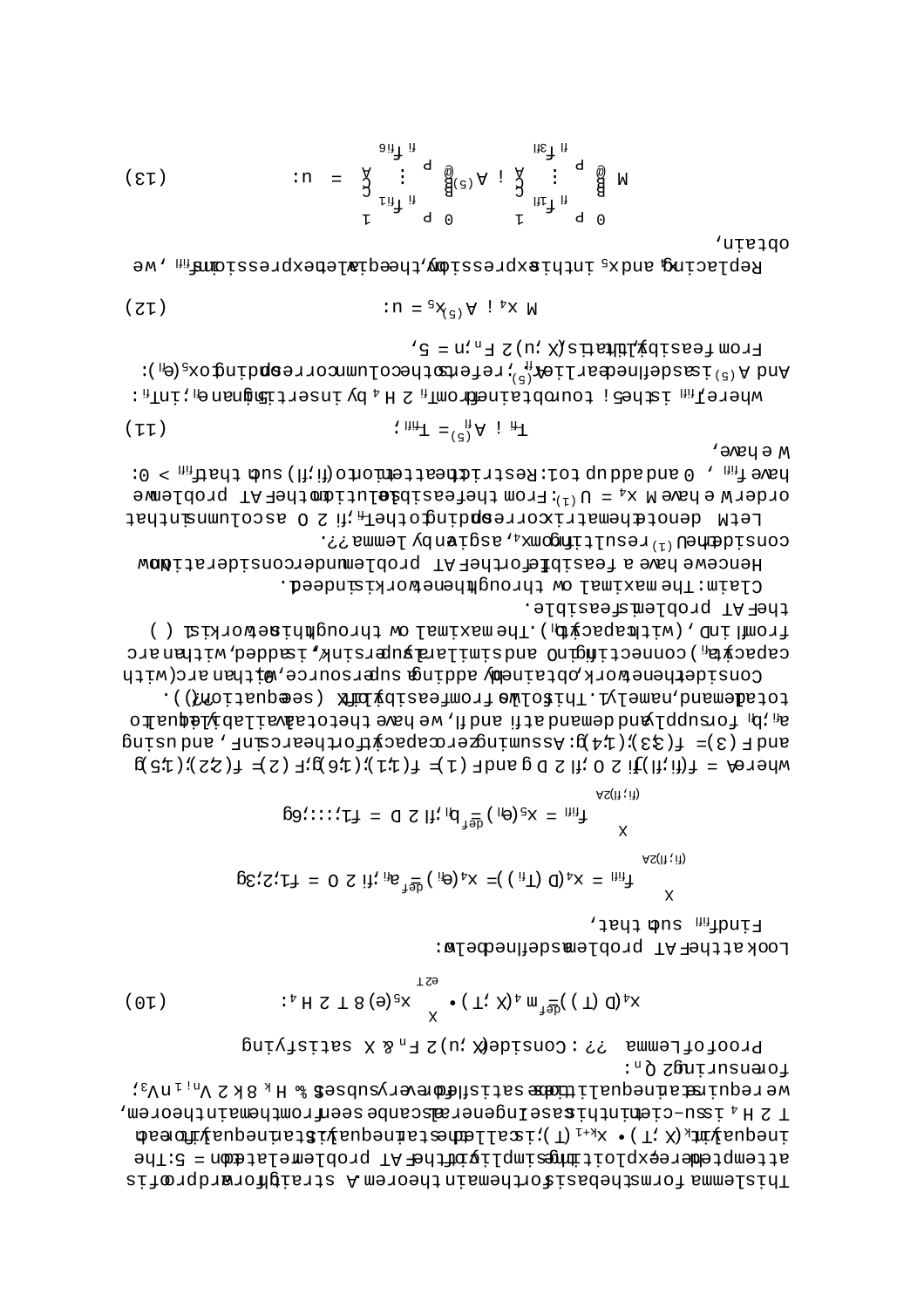togeth<del>a</del>reget<u>r<sub>in</sub>,</u>  $\texttt{String}$  mod.  $\texttt{m}$  is  $\texttt{q}$  is  $\texttt{q}$  is  $\texttt{q}$  is  $\texttt{q}$  is  $\texttt{q}$  is  $\texttt{q}$  is  $\texttt{q}$  is  $\texttt{q}$  is  $\texttt{q}$  is  $\texttt{q}$  is  $\texttt{q}$  is  $\texttt{q}$  is  $\texttt{q}$  is  $\texttt{q}$  is  $\texttt{q}$  is  $\texttt{q}$  is  $\text$ 

 $^{\prime}$  sny $_{\rm L}$ 

$$
:u = \lim_{\text{diff}} \text{Tr} \frac{1}{\text{diag}} \text{.}
$$

Proof of the Claim: Supposethemaximal'w from0 to/ is< 1: then u 2 Q<sub>5</sub> asrequiredUshain[?] pbtainthines ulby computation.) Thereform chave expressedasa convex combination come T 2 H<sub>5</sub>: Hence,

0 S iì ynao i contradictimideoptimaly afthe ow. Sincey thegianconditons?) on X, labllewith  $\mathfrak{h}_0$  . [Uotic $\epsilon$ halaki $\mathfrak{h}_1$  issturatedtherwis $\epsilon$ wilbe lablled,  $\texttt{si} \text{ (ii) } \texttt{F} \text{ (ii) } \texttt{F} \text{ (iii) } \texttt{J} \text{ (iv) } \texttt{J} \text{ (iv) } \texttt{J} \text{ (iv) } \texttt{J} \text{ (iv) } \texttt{J} \text{ (iv) } \texttt{J} \text{ (iv) } \texttt{J} \text{ (iv) } \texttt{J} \text{ (iv) } \texttt{J} \text{ (iv) } \texttt{J} \text{ (iv) } \texttt{J} \text{ (iv) } \texttt{J} \text{ (iv) } \texttt{J} \text{ (iv) } \texttt{J} \text{ (iv)$ , mdjiroplanilaka nosisluq bashqromgandanish ,  $_{\text{0}}$  in  $\approx$  0 in  $\approx$  0 in  $\approx$  0 in  $\approx$  0.15 eV

$$
: p(\text{ if } \mathbb{E}) \text{ if } \mathbb{E} \text{ if } \text{ if } \mathbb{E} \text{ if } \mathbb{E} \text{ if } \mathbb{E} \text{ if } \mathbb{E} \text{ if } \mathbb{E} \text{ if } \mathbb{E} \text{ if } \mathbb{E} \text{ if } \mathbb{E} \text{ if } \mathbb{E} \text{ if } \mathbb{E} \text{ if } \mathbb{E} \text{ if } \mathbb{E} \text{ if } \mathbb{E} \text{ if } \mathbb{E} \text{ if } \mathbb{E} \text{ if } \mathbb{E} \text{ if } \mathbb{E} \text{ if } \mathbb{E} \text{ if } \mathbb{E} \text{ if } \mathbb{E} \text{ if } \mathbb{E} \text{ if } \mathbb{E} \text{ if } \mathbb{E} \text{ if } \mathbb{E} \text{ if } \mathbb{E} \text{ if } \mathbb{E} \text{ if } \mathbb{E} \text{ if } \mathbb{E} \text{ if } \mathbb{E} \text{ if } \mathbb{E} \text{ if } \mathbb{E} \text{ if } \mathbb{E} \text{ if } \mathbb{E} \text{ if } \mathbb{E} \text{ if } \mathbb{E} \text{ if } \mathbb{E} \text{ if } \mathbb{E} \text{ if } \mathbb{E} \text{ if } \mathbb{E} \text{ if } \mathbb{E} \text{ if } \mathbb{E} \text{ if } \mathbb{E} \text{ if } \mathbb{E} \text{ if } \mathbb{E} \text{ if } \mathbb{E} \text{ if } \mathbb{E} \text{ if } \mathbb{E} \text{ if } \mathbb{E} \text{ if } \mathbb{E} \text{ if } \mathbb{E} \text{ if } \mathbb{E} \text{ if } \mathbb{E} \text{ if } \mathbb{E} \text{ if } \mathbb{E} \text{ if } \mathbb{E} \text{ if } \mathbb{E} \text{ if } \mathbb{E} \text{ if } \mathbb{E} \text{ if } \mathbb{E} \text{ if } \mathbb{E} \text{ if } \mathbb{E} \text{ if } \mathbb{E} \text{ if } \mathbb{E} \text{ if } \mathbb{E} \text{ if } \mathbb{E} \text{ if } \mathbb{E} \text{ if
$$

contadictid<del>n</del>e chemaximal w intheneworkislissclaimed. sinctheading ow issumed to canpe labelled papil and compos fromfio orfi<sub>1</sub>: At leasbne of thefi 2 D issud that(fl;/) isnotsaturated, Tedi (ii<sub>0</sub> ii) 3 F (ii<sub>0</sub> ) canbe labi Limburg iii): So, everynode in I islablledither there sonlyone fi 2 0 sud that (fi.il) isforbiddenthus, everyfi , with  $: \texttt{q} \times \texttt{q}$  and  $\texttt{q} \times \texttt{q}$  and  $\texttt{q} \times \texttt{q}$  and  $\texttt{q} \times \texttt{q}$  and  $\texttt{q} \times \texttt{q}$  and  $\texttt{q} \times \texttt{q}$ islabllear (fi,  $_0$ ii)  $\Xi$  a la final (p.1 $_{\rm th}$ in)  $\Xi$ inal a cenare de la renova la final de la fi $_0$ )  $\Xi$  in (fi,  $_0$ )  $\Xi$  in (fi,  $_0$ )  $_{1}$  is  $_{0}$  in  $_{0}$  in  $_{0}$  in  $_{0}$  is  $_{0}$  is  $_{0}$  in  $_{0}$  in  $_{0}$  is  $_{0}$  in  $_{0}$  in  $_{0}$  in  $_{0}$  in  $_{0}$  in  $_{0}$  in  $_{0}$  in  $_{0}$  in  $_{0}$  in  $_{0}$  in  $_{0}$  in  $_{0}$  in  $_{0}$  in  $_{0}$  in  $_{0}$  in  $_{0}$ 

Example: 3.1ConsideExample??.From X =  $(x_4$  ix<sub>5</sub>), we have,

TT.

$$
\Omega_{(1)} = \bigoplus_{\xi \ni 0} \{ \xi \in \mathbb{R}^d : \xi \notin \mathbb{R}^d \} = \bigoplus_{\xi \in \mathbb{R}^d} \xi \in \mathbb{R}^d \text{ and } \xi \in \mathbb{R}^d.
$$

: Xydelbaijae soloj  $\texttt{supp}(\mathcal{L}_1)$  and  $\texttt{supp}(\mathcal{L}_2)$  and  $\texttt{supp}(\mathcal{L}_1)$  are  $\texttt{supp}(\mathcal{L}_2)$  are  $\texttt{supp}(\mathcal{L}_1)$ 

$$
\cdot_{\hat{F}} H S T 8 (\Theta) \cdot_{\Sigma S} \cdot (\Gamma) \cdot \text{Q} \cdot_{\hat{F} \times \hat{F}}
$$

.ul@jal  $T = f(1,2)$ ; (13); (24); (24); (34); itissatisfience we are notable odecide he Or the conditional states of  $f(x)$   $)$   $\bar{f}(x)$   $\bar{f}(x)$   $\bar{f}(x)$   $\bar{f}(x)$   $\bar{f}(x)$   $\bar{f}(x)$   $\bar{f}(x)$   $\bar{f}(x)$ OL (33): NOW,  $x_4$  ((22) =  $x = x + 2$  and  $x_5(x) = 0$  with  $x = 1$  (13); (23); (14); (24) 

 $\cdot$   $\frac{1}{2}$  H  $\frac{1}{2}$  (n!  $\frac{1}{2}$  X) pue!n Howeveritiessytoveriffyattheolutiğn givenelowproluesthesame

$$
x_{1} = (100 \text{ N}) \cdot 0.007 = 7500000
$$

 $\texttt{d} = \texttt{d}$  and  $\texttt{d} = \texttt{d}$  and  $\texttt{d} = \texttt{d}$  and  $\texttt{d} = \texttt{d}$  and  $\texttt{d}$  $x_5$  (T) = 1 with  $x = f(13)$ ; (23); (24); (24); (24); (25); (25); (25); (25); (25); (25); (25); (25); (25); (25); (25); (25); (25); (25); (25); (25); (25); (25); (25); (25); (25); (25); (25); (25); (25); (25); (25); (25); Ltissu-cientoverifyheconditionshing  $N$ , We have  $x_4$  ((12)  $= 1$  and

 $L^1 = E(T^2)(S^2)(S^2)(T^2)$  (5.7) (6.2) (6.4) and  $L^3 = E(T^3)(T^4)(T^4)(S^4)(S^2)$  (5.2) (5.4)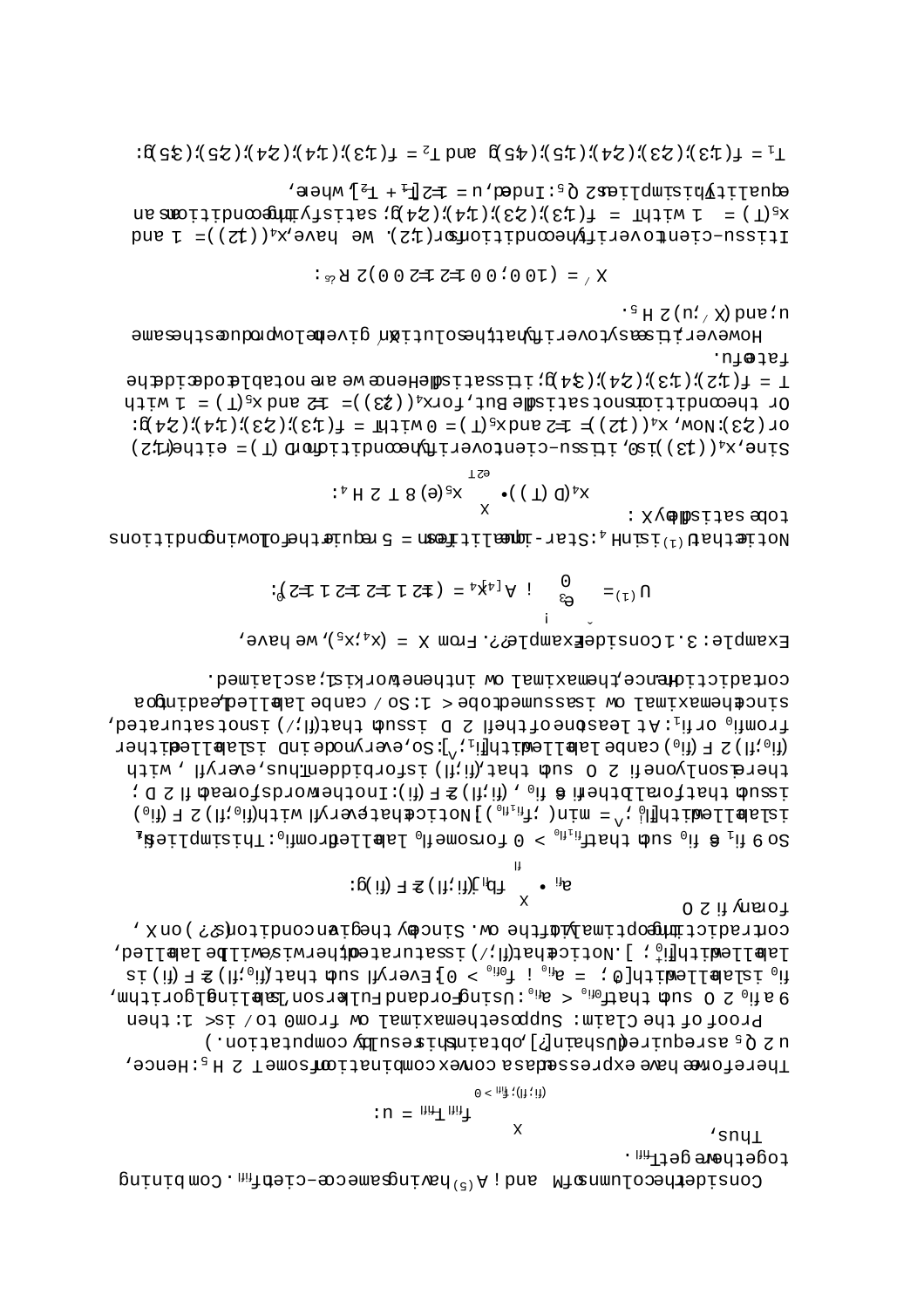$\exists$  - (d  $\setminus$  1)  $\leq$  [lini bases (fit impobidience nonsitie, d  $\setminus$  0  $\leq$  ily  $\exists$ y bet  $T$  ) =  $T^{3D}$   $T^{4D}$   $T^{4D}$   $T^{4D}$   $T^{4D}$   $T^{4D}$   $T^{4D}$   $T^{4D}$   $T^{4D}$   $T^{4D}$   $T^{4D}$   $T^{4D}$   $T^{4D}$   $T^{4D}$   $T^{4D}$   $T^{4D}$   $T^{4D}$   $T^{4D}$   $T^{4D}$   $T^{4D}$   $T^{4D}$   $T^{4D}$   $T^{4D}$   $T^{4D}$   $T^{4D}$   $T^{4D}$   $T^{4D$ Thereformed  $\wedge$  O  $\mathbb{R}$  / O  $\mathbb{R}$  / O  $\mathbb{R}$  / O  $\mathbb{R}$  / C  $\mathbb{R}$  / C  $\wedge$   $\mathbb{R}$  / C  $\wedge$   $\mathbb{R}$  / C  $\wedge$   $\mathbb{R}$  / C  $\wedge$   $\mathbb{R}$  /  $\mathbb{R}$  /  $\mathbb{R}$  /  $\mathbb{R}$  /  $\mathbb{R}$  /  $\mathbb{R}$  /  $\mathbb{R}$ . so we be also also the  $\sim$  0  $\mu$ . O  $\mu$  is  $\sim$  0  $\mu$  is  $\sim$   $\sim$   $\sim$   $\sim$   $\sim$ .beliai vatrivia bahisled. But  $p(D) = 1$ ,  $p(D \setminus M)$  s a(0  $\setminus M$ ) . In Thereform  $B$  is equirement  $(3,3)$  for : [ '( $\pi$ \ d' O\T)auə $\pi$ appratoriou(T; πριστοποιής σιοληθείτης σιολείτης στης τ  $\mathbb{F} = 0 [D ! T (T \cup D)] = \mathbb{F}^{T} \cdot \mathbb{F}^{T} \cdot \mathbb{F}^{T} \cdot \mathbb{F}^{T} \cdot \mathbb{F}^{T} \cdot \mathbb{F}^{T} \cdot \mathbb{F}^{T} \cdot \mathbb{F}^{T} \cdot \mathbb{F}^{T} \cdot \mathbb{F}^{T} \cdot \mathbb{F}^{T} \cdot \mathbb{F}^{T} \cdot \mathbb{F}^{T} \cdot \mathbb{F}^{T} \cdot \mathbb{F}^{T} \cdot \mathbb{F}^{T} \cdot \mathbb{F}^{T} \cdot \mathbb{F}^{T} \cdot \math$ exercised by  $\frac{1}{2}$  and  $\frac{1}{2}$  and  $\frac{1}{2}$  and  $\frac{1}{2}$  and  $\frac{1}{2}$  and  $\frac{1}{2}$  and  $\frac{1}{2}$  and  $\frac{1}{2}$  and  $\frac{1}{2}$  and  $\frac{1}{2}$  and  $\frac{1}{2}$  and  $\frac{1}{2}$  and  $\frac{1}{2}$  and  $\frac{1}{2}$  and  $\frac{1}{2}$  an Erow redntrewen(??) sldiasei, d S II; O S il 8;0, milbniq  $\alpha_{\rm HI}$  i capacity:  $\alpha_{\rm HI}$  =  $\alpha_{\rm HI}$  in Seximuse.  $\mathrm{H}$  is  $\mathrm{H}$  is the  $\mathrm{H}^{\mathrm{H}}$  $\geq 1$  if(ii) isoctorpidden demand :  $\mathbf{p} = \mathbf{x}^{\mathbf{D}^{\mathbf{G}}}$  is the set if:  $!$   $!$   $\mathbb{I}$ : it da  $_{\rm H}$ , =  $_{\rm He}$  : [for Iv e iii  $i$  i  $\mathbb{R}$ sink] :  $I = 1$ ::::/d: where q =  $I^{\text{in}}$  $! \cdot ! \cdot \alpha$  $:$   $S_i$  = d a  $S_i$  :  $:$   $:$   $:$   $I = I$  :  $S_i$  = d a  $I$   $:$   $:$   $I = I$  :  $S_i$  =  $S_i$   $:$   $:$   $I = I$  :  $S_i$  =  $S_i$   $:$   $:$   $I = I$  :  $S_i$  =  $S_i$   $:$   $I = I$  :  $S_i$  =  $S_i$   $:$   $I = I$  :  $S_i$  =  $S_i$   $:$   $I = I$  :  $S_i$  =  $S_i$   $:$   $I = I$  $! \cdot 0$ Now cosidentery problemith: .  $\sum_{i=1}^{n}$  2  $\sum_{i=1}^{n}$  2  $\sum_{i=1}^{n}$  =  $\sum_{i=1}^{n}$ ,  $0 <sub>a</sub>$ ,  $\frac{1}{2}$  and  $\frac{1}{2}$  and that  $\frac{1}{2}$  is  $\frac{1}{2}$  and  $\frac{1}{2}$  is  $\frac{1}{2}$  and  $\frac{1}{2}$  and  $\frac{1}{2}$  and  $\frac{1}{2}$  and  $\frac{1}{2}$  and  $\frac{1}{2}$  and  $\frac{1}{2}$  and  $\frac{1}{2}$  and  $\frac{1}{2}$  and  $\frac{1}{2}$ inductiomypothesis.  $Xd_{i,n} \subseteq X$ <sup>1</sup> ( $\alpha$  )  $X \in \mathbb{R}$  ( $\alpha$  )  $X \in \mathbb{R}$  ( $\alpha$  )  $X \in \mathbb{R}$  ( $\alpha$  )  $X \in \mathbb{R}$  ( $\alpha$  )  $\alpha$  )  $X \in \mathbb{R}$  ( $\alpha$  )  $\alpha$  )  $X \in \mathbb{R}$  ( $\alpha$  )  $\alpha$  )  $\alpha$  $\text{LOOK at } \text{U}^{\text{(h)}\text{ in }}, \text{ }\text{Ob}\text{Aut} \text{ in } \text{Hom}(\text{K}=\text{I}^{\text{t}}\text{ in } \text{I}^{\text{t}}) = \text{K}^{\text{t}}\text{K}^{\text{t}}\text{K}^{\text{t}}\text{K}^{\text{t}}\text{K}^{\text{t}}\text{K}^{\text{t}}$ Conside& Xi) 2 F<sub>n</sub>.  $\cdot$ u  $\frac{1}{2}$  as a must present  $\frac{1}{2}$  and  $\frac{1}{2}$  in  $\frac{1}{2}$  in  $\frac{1}{2}$  in  $\frac{1}{2}$  in  $\frac{1}{2}$  in  $\frac{1}{2}$  in  $\frac{1}{2}$  in  $\frac{1}{2}$  in  $\frac{1}{2}$  in  $\frac{1}{2}$  in  $\frac{1}{2}$  in  $\frac{1}{2}$  in  $\frac{1}{2}$  in  $\frac{1}{2}$  BasifioninductiomAeresulmstructom = 5, fromlemma??. The profisty inductional munberofcities. Proof:  $8 K S$   $\Lambda^{\text{u}^{\dagger} \text{u}}$   $\Lambda$   $\Lambda$ <sup>3</sup> supers  $8$   $\mu$   $\mu$   $\Lambda$   $\mu$   $\mu$   $\Lambda$   $\sigma$   $\mu$   $\Lambda$  $: (\overline{S})$ <sup>[+ $\forall$ </sup>X •  $(S; X)$ <sup> $\forall$ </sup> W  $(f_{\overline{v}})$ ifX səfisidas Theorem 3.1 (Main Theorem) Given(X ;u) 2 F<sub>n</sub>,

Hencethetheorem. thenework= b(D) = 1:Theresttheprof, samilarthethathing??. In wo munixemes, encoding into the coone definition of in the main form in Hencerequiremen(??) aremet. Thuswe have a feasibficthef AT prob-

: it 8 ( $\text{A}$ T; X)<sub>I in</sub> m •  $\text{A}$ , Jan bij to political politic  $\text{A}$  in  $\text{A}$  in  $\text{B}$  in  $\text{A}$  in  $\text{A}$ 

 $\frac{X}{S}$  , sny  $\frac{X}{S}$ 

isfeasibfless gianx, todeclannes Q<sub>n</sub>: Noticehatitism-ciemtodhedt thattheFT problemdeflnedforeadk